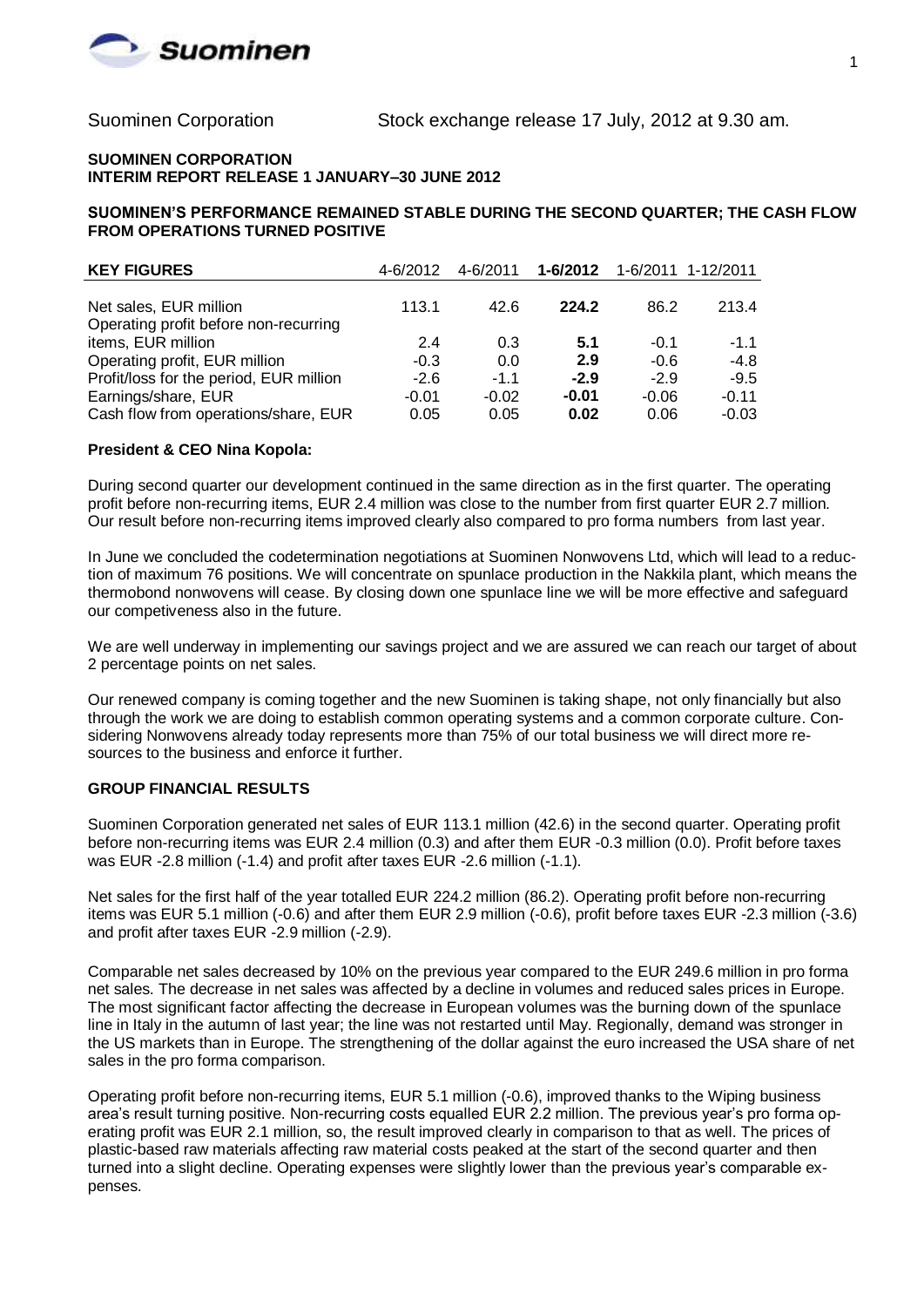

A decision was made to cut the production capacity of Suominen Nonwovens Ltd's production facility in Nakkila, which will lead to the lay-offs of a maximum of 76 employees. Due to this decision, Suominen wrote down the value of its fixed assets by EUR 2.7 million. The cost does not affect cash flow.

Cash flow from operations in the second quarter was EUR 11.9 million positive when it was EUR 6.4 million negative in the first quarter. For the whole period cash flow from operations was EUR 5.4 million (2.8). Working capital EUR 46.6 million has reduced slightly since March, but because trade receivables and trade payables have been accrued to the balance sheet after the acquisition of Home and Personal business financing EUR 3.4 million has been tied up during 2012. Investments were kept at a low level.

#### **Integration of the acquired operations and efficiency-enhancement measures**

The integration of the acquired Home and Personal business's operations is defined in connection with the Summit project, which covers the generation of synergies in sales, procurement, product line optimisations and logistical solutions. Efficiency measures are aimed at creating cost savings, representing about two per cent of net sales.

The acquisition of the Brazilian unit belonging to the Home and Personal business has not been possible because the unit has not obtained all of the required permits. The actual operations of the Brazilian plant have developed as planned and its net sales are growing. Plans are to complete the acquisition and its financing during the third quarter of the year.

### **Financing**

The Group's interest-bearing net liabilities amounted to EUR 117.7 million (57.5). Cash and bank receivables included EUR 25 million in escrow account. Repayments of non-current loans were EUR 2.5 million (2.7). Net financial expenses were EUR 5.2 million (3.0) or 2.3% (3.5) of net sales. The increase in financial expenses was caused by the increased borrowing and higher average interest rates on loans. A total of EUR 3.4 million was tied up in working capital (EUR 2.8 million released). The net working capital was increased during the first quarter because the working capital items were not transferred at Home and Personal acquisition and they still kept rising in the review period. Trade receivables amounting to EUR 12.4 million (13.2) were sold to the bank. The equity ratio was 31.5% (24.8) and the net gearing 109.8% (192.9). Cash flow from operations was EUR 5.4 million (2.8) and EUR 0.02 per share (0.06).

#### **Investments**

The company's gross investments in production totalled EUR 1.2 million (2.4). Planned depreciation amounted to EUR 9.8 million (4.0). Nonwovens accounted for EUR 0.6 million (0.7), Codi Wipes for EUR 0.3 million (0.1) and Flexibles for EUR 0.2 million (1.4) of total investments. The Group's investments were in maintenance.

### **SEGMENT RESULTS**

The net sales of Wiping totalled EUR 198.0 million (53.1) which is almost four times higher than during the first half of 2011. The segment's operating profit was EUR 4.9 million (-0.2).

Net sales of Nonwovens totaled EUR 175.1 million (28.6). Nonwovens' comparable 6-month-sales (pro forma) was EUR 192.0 million in 2011 which means to a decrease of 10%. Delivery volumes decreased slightly. The application areas for nonwoven materials are distributed as follows: baby wipes accounted for 47% of sales, household wipes for about 19%, personal care wipes for about 16%, and industrial wipes for 10%. Sales of nonwovens used for personal care and household wipes increased, in other application areas sales decreased.

The sales of the North American plants in dollars equalled the pro forma figures for the previous year. Consumer demand in wet wipes consumption areas on the American markets was clearly stronger than in product areas typical for Europe. European net sales were also affected by the tightening competition created by the increased production capacity and the interruption of a production line in Italy due to damage from a fire. The production line came back online in May.

Savings were achieved in operating costs compared to pro forma figures due to previously implemented synergy savings. The prices of oil-based raw materials began to decline slightly in the second quarter. No significant changes took place in the prices of other raw materials.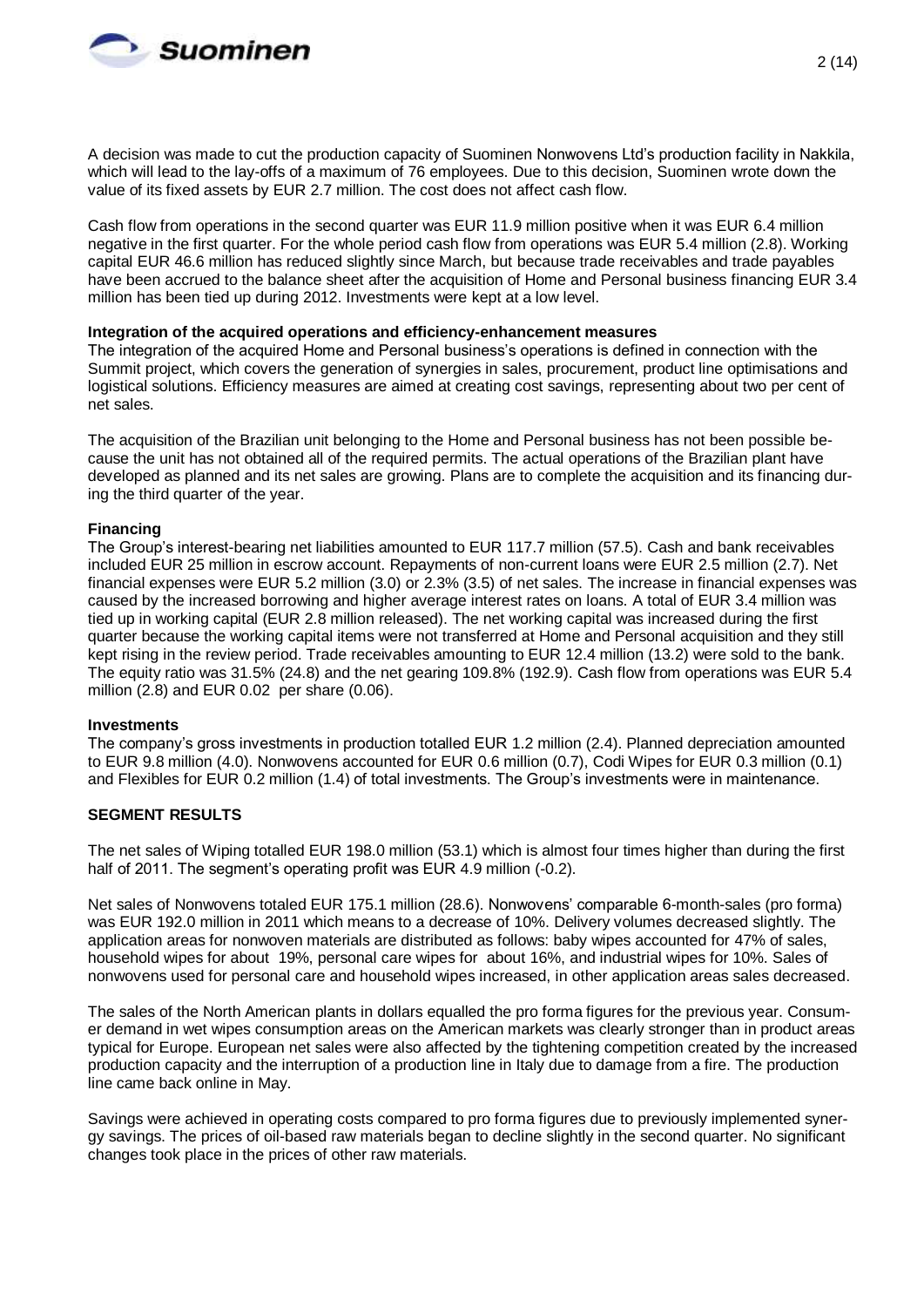

The codetermination negotiations at Suominen Nonwovens Ltd's Nakkila plant were completed during June. The plant's operations will be renewed with the objective of turning a negative result into a positive one. A decision was made to close down the plant's thermobond production and one spunlace line. In order to improve the efficiency of operations, the number of staff will be reduced by a maximum of 76 employees. A write-down of EUR 2.7 million was recorded due to the closing down of production, but does not affect the cash flow.

Other efficiency measures of the unit are based on the group Summit programme.

Net sales of Codi Wipes stood at EUR 25.4 million (27.6), which was 8% less than in the previous year. Sales of hygiene packaging and moist toilet wipes remained at the same level as in the previous year, so the sales decrease came from baby wipes. Average sales prices were on par with the previous year. The unit's operating expenses were on the same level as in the first six months of 2011.

The operating profit of Wiping business was EUR 7.6 million excluding write-down mentioned earlier. The result improved thanks to the business acquisition. Operating profit improved also compared to pro forma figure EUR 2.4 million of previous year as a result of lower operating costs.

Net sales of Flexibles totalled EUR 26.7 million (33.6), a decrease of 21% from the previous year. Sales of hygiene packaging decreased about one third due to customer losses. Food and retail packaging sales decreased as well but security and technical packaging sales increased. Flexibles has managed to get new business to compensate the customer losses, but sales on this will accumulate to a full amount only gradually.

The operating loss of the business unit was EUR -0.9 million (-0.0). The prices of plastic-based raw materials for flexible packaging had a slight downturn after the sharp increase during the first months of the year. The increased raw material costs can be transferred to sales prices with a delay and the price escalation led into slightly improved sales margins during the second quarter. The margin of the first half of the year was however lower than during the comparison period. Operating expenses were lower than in the previous year thanks to the rationalisation measures carried out in production in 2011.

## **INFORMATION ON SHARES AND SHARE CAPITAL**

### **Share capital**

The registered number of Suominen's issued shares totals 245,934,122 shares, equaling to EUR 11,860,056.

### **Share trading and price**

The number of Suominen Corporation shares traded on NASDAQ OMX Helsinki from 1 January to 30 June 2012 was 1,172,774 shares, accounting for 0.5% of the share capital and votes. The trading price varied between EUR 0.33 and EUR 0.47. The closing trading price was EUR 0.36 giving the company a market capitalization of EUR 88,514,577 on 30 June 2012.

### **Own shares**

On 1 January and 30 June 2012, the company Suominen Corporation held 60,298 of its own shares, accounting for 0.0% of the share capital and votes.

### **Stock options**

Suominen's option right holders of the plan 2009A have 250,000 stock options. The subscription period for the 2009A stock options is from 2 May 2011 to 30 October 2012. A total of 300,000 2009 B stock options have been granted. The subscription period for the 2009B stock options is from 2 May 2012 to 30 October 2013.

As the registered number of Suominen's issued shares totals 245,934,122, the number of shares may rise to a maximum of 246,484,122 after stock option subscriptions.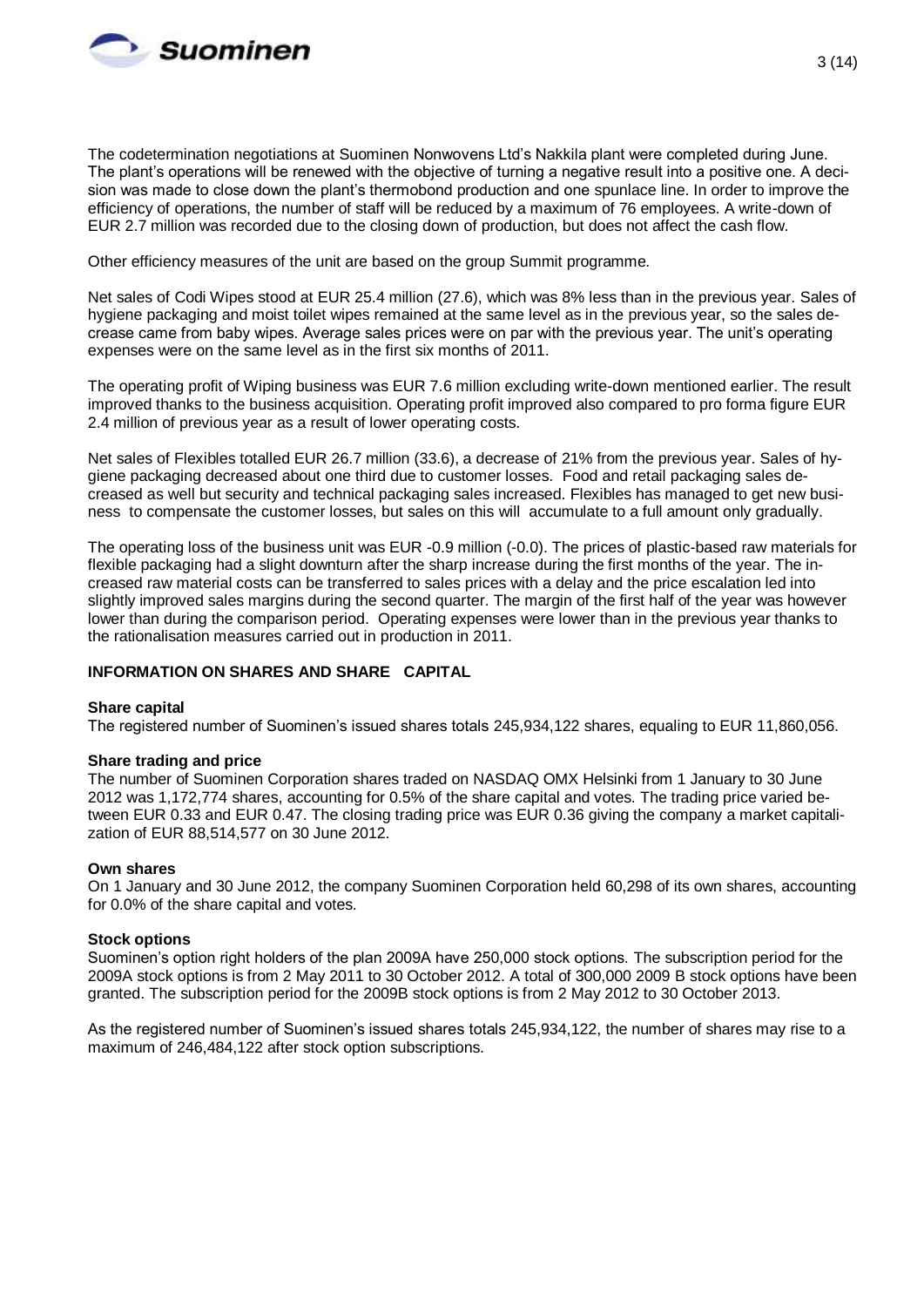

#### **Authorizing the Board of Directors to decide on the issuance of shares and special rights entitling to shares**

The Annual General Meeting approved the proposal of the Board of Directors to authorize the Board of Directors to decide on repurchasing a maximum of 3,000,000 company's own shares. The Board of Directors is also to decide on issuing new shares and/or conveying the company's own shares held by the company and/or granting special rights entitling to shares referred to in Chapter 10, Section 1 of the Finnish Companies Act. A maximum of 50,000,000 new shares may be issued. The maximum number of new shares that may be subscribed and own shares held by the company that may be conveyed by virtue of the special rights granted by the company is 10,000,000 shares in total which number is included in the maximum number stated earlier (50,000,000). The authorizations shall be valid until 30 June 2013.

### **BUSINESS RISKS AND UNCERTAINTIES**

Suominen concluded an agreement with Ahlstrom at the end of 2011 for the acquisition of its Home and Personal business's Brazilian operations. Some of the permits required for completing the acquisition are still waiting for processing by the authorities. Issues relating to the unit's acquisition and financing are being discussed with Ahlstrom, with the aim of concluding the acquisition by the third quarter of the year. This involves an element of uncertainty.

The estimate of net sales development of Suominen is partly based on the forecasts and delivery plans received from the customers. Changes in in the forecasts and in the plans caused by market situation or by customers' stock changes might change Suominen's net sales forecast. Due to the deterioration in the general economic situation and due to cautious consumer purchasing habits the forecasts include uncertainty.

Suominen's customer base is comparatively concentrated, which adds to the customer specific risks. Long-term contracts are being preferred in the case of the largest customers. In practice the customer relationships are long-term and for several years.

Suominen purchases significant amounts of oil- and pulp-based raw materials annually. The raw materials are the biggest cost of operations. Rapid changes in the global market prices of raw materials affect the company's profitability. Extended interruptions of Suominen's main raw materials could disrupt production and have a negative impact on the Group's overall business operations. As Suominen sources its raw materials from a number of major international suppliers, significant interruptions are unlikely.

Suominen has numerous regional, national and international competitors in its different product groups. There is currently oversupply in several product groups especially in Europe. If Suominen is not able to compete with an attractive product offering, it may lose some of its market share, and the competition may lead to increased pricing pressure on the company's products.

Suominen's efficiency programmes include measures to improve production efficiency, sourcing and logistics solutions, to reduce general costs and to pass on the costs to sale prices more efficiently than in the past. The impact of the efficiency measures is most visible when production volumes increase. Substantial synergy benefits are expected to be realized in the Home and Personal business acquisition. Postponed or failed efficiency measures and synergy exploitation will have a negative impact on the company's profit.

Group's damage risks are insured in order to guarantee continuity of operations. In autumn 2011 a fire broke out at the Mozzate plant in Italy, causing damage to one of the production lines. As Suominen has valid damage and business interruption insurance, it is expected that the damage will be compensated and the financial losses caused by the interruption of business will be covered. The compensation of the interruption loss has not been confirmed yet which means that some risk is included in the compensation level.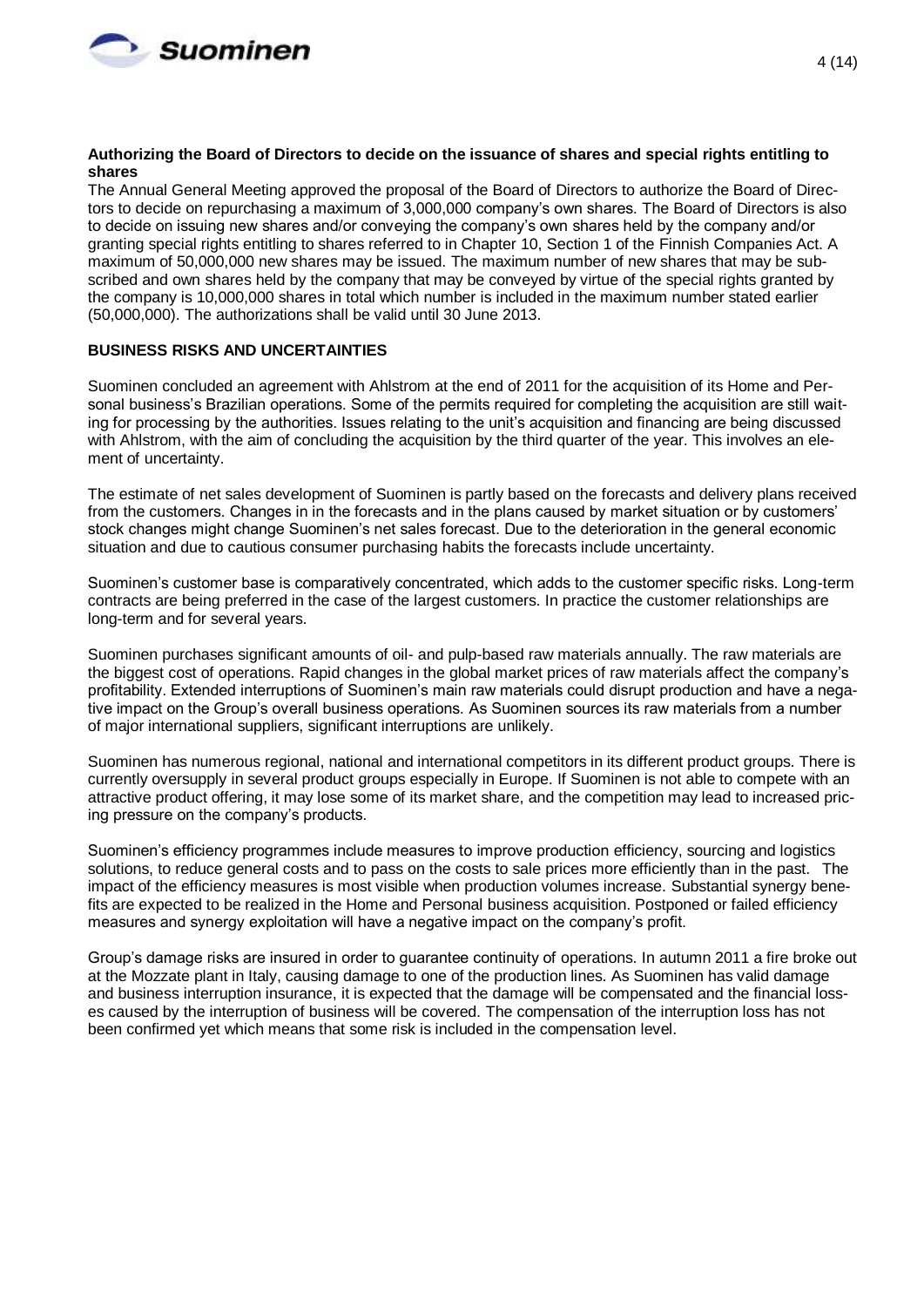

Suominen's credit arrangements include covenants that the company must meet. The financial covenants included in the credit agreement of EUR 150 million concluded in October 2011 are the net-debt-to-EBITDA, and the company's debt/equity ratio. At year-end 2012, Suominen's net debts cannot be greater than 3.2 times the EBITDA, and the company's debt/equity ratio must be less than 100%. These key figures in the Q2 2012 report were 5.2 and 109.8% in line with the current agreements. Suominen has started negotiations with its financers to adjust the covenants and financial needs to reflect the current situation and taking into consideration also the delay in the acquisition of the Brazilian business and its financing. The negotiations are proceeding positively but exact terms and conditions are still to be finalized after the publication of this interim report.

The sensitivity of Suominen's goodwill to changes in business conditions is described in the notes to the financial statements 2011. Actual cash flows may deviate from the forecasted future discounted cash flows, as the long economic life-time of the company's non-current assets, and changes in the estimated product prices, production costs, and interest rates used in discounting may result in write-downs. The fair value based on value in use of assets or businesses in total or in part do necessarily correspond to the price that a third party would pay for them.

General risks related to business operations are described in the Report of Board of Directors in the Annual Report 2011.

# **OUTLOOK**

Suominen's products are used in daily consumer goods, such as wet wipes and plastic packaging. The general economic situation determines the development of consumer demand, even though the demand for consumer goods is not very cyclical in nature. Consumers' cautious purchasing behavior is expected to continue hand in hand with muted economic growth. Supply exceeds demand for many of Suominen's products, especially in Europe, and new production capacity is even being built in some product groups.

The company estimates the trend in demand for its products on the basis of both the general market situation and, above all, on the basis of the framework agreements drawn up with its clients. Suominen estimates that demand for its products will remain at the level of 2011. In North and South America as well as in Eastern Europe the sales are estimated to grow whereas in Western Europe the sales are anticipated to decrease.

The rise in prices of the raw materialias used by Suominen reached their peak in the second quarter and turned thereafter to a decline. In the coming months this decline is anticipated to continue slowly. Suominen will continue to streamline its operating costs and realize the synergy benefits related to the acquisition of the Home and Personal business. The target is to achieve a couple of per cent cost benefits comparable to net sales. Suominen will focus on developing its core business.

The target is to realize the Brazilian unit business transaction of the Home and Personal once approval from the Brazilian authorities has been obtained, which is expected to happen in the third quarter of 2012.

Suominen's net sales will increase considerably as the Home and Personal business's figures are included in the Group's net sales. It is estimated that the result after taxes for the year will improve over that of 2011.

### **SUOMINEN CORPORATION CONSOLIDATED 1 JANUARY – 30 JUNE 2012**

These financial statements have been prepared in compliance with IAS 34 Interim Financial Reporting. Principles for preparing the interim report are the same as those used for preparing the financial statements for 2011, and this interim report should be read parallel to the financial statements for 2011. Changes to published accounting standards and interpretations, together with the new accounting standards that came into force on 1 January 2012, are presented in the financial statements for 2011.

All calculations in this financial statement have been prepared in compliance with the revised IAS 1 standard, 'Presentation of Financial Statements'. This standard is aimed at improving users' ability to analyse and compare the information given in financial statements by separating changes in equity of an entity arising from transactions with owners from other changes in equity. Non-owner changes in equity will be presented in the statement of comprehensive income.

The figures in these financial statements have not been audited.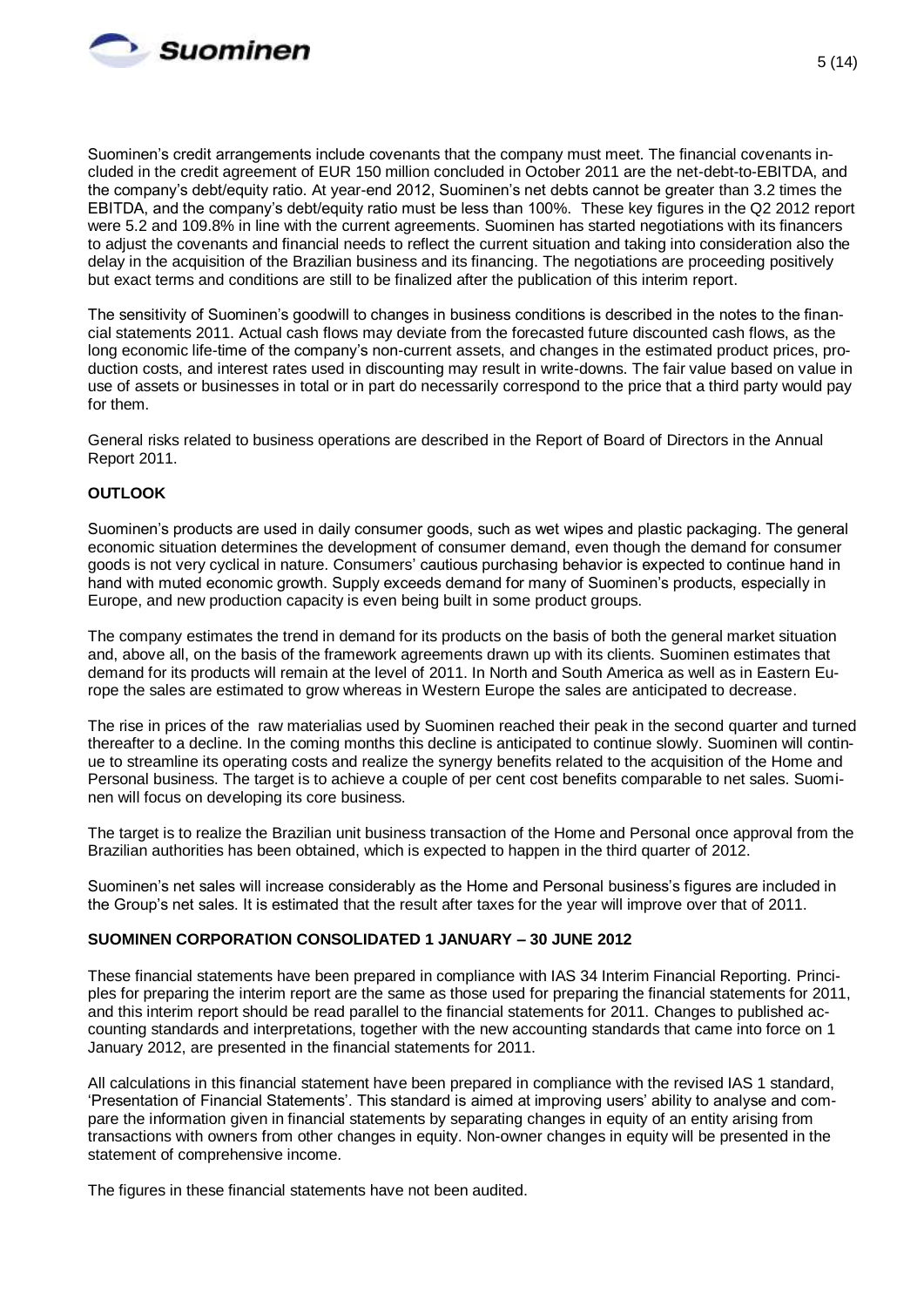

# **BALANCE SHEET**

| EUR 1 000                                           | 6/2012         | 6/2011        | 12/2011           |
|-----------------------------------------------------|----------------|---------------|-------------------|
| Assets                                              |                |               |                   |
|                                                     |                |               |                   |
| Non-current assets                                  |                |               |                   |
| Goodwill                                            | 35 222         | 18 498        | 34 298            |
| Intangible assets                                   | 12 636         | 747           | 13 146            |
| Tangible non-current assets                         | 130 345        | 51 186        | 139 886           |
| Available-for-sale financial assets                 | 19             | 212           | 212               |
| Held-to-maturity investments                        | 453            | 421           | 445               |
| Deferred tax assets                                 | 3 3 9 9        | 1894          | 2756              |
| Non-current assets, total                           | 182 074        | 72 958        | 190 743           |
|                                                     |                |               |                   |
| <b>Current assets</b>                               |                |               |                   |
| Inventories                                         | 43 981         | 27 211        | 45 972            |
| Trade receivables                                   | 54 541         | 14 8 84       | 41 798            |
| Other current receivables<br>Income tax receivables | 14 009<br>2413 | 3 10 6<br>371 | 17 480<br>1 2 0 5 |
| Financial assets on escrow                          | 25 000         |               | 25 000            |
| Cash at bank and in hand                            | 18 352         | 3807          | 15 887            |
| Current assets, total                               | 158 296        | 49 379        | 147 342           |
|                                                     |                |               |                   |
| Assets, total                                       | 340 370        | 122 337       | 338 085           |
|                                                     |                |               |                   |
| Shareholders' equity and liabilities                |                |               |                   |
| Equity attributable to owners of the parent compa-  |                |               |                   |
| ny                                                  |                |               |                   |
| Share capital                                       | 11860          | 11 860        | 11 860            |
| Share premium account                               | 24 681         | 24 681        | 24 681            |
| Invested non-restricted equity fund                 | 97 054         | 9708          | 97 054            |
| Fair value and other reserves                       | -449           | 72            | $-484$            |
| <b>Translation differences</b>                      | 681            | 555           | $-637$            |
| Other shareholders' equity                          | $-26597$       | $-17073$      | $-23737$          |
| Shareholders' equity, total                         | 107 230        | 29 803        | 108 737           |
|                                                     |                |               |                   |
| Liabilities<br>Non-current liabilities              |                |               |                   |
|                                                     | 1913           |               |                   |
| Deferred tax liabilities<br>Provisions              | 280            | 2 5 24<br>280 | 3661<br>280       |
| Capital loans                                       |                | 2 0 0 0       | 920               |
| Other non-current liabilities                       | 1 3 6 2        |               | 1 2 3 4           |
| Interest-bearing liabilities                        | 138 854        | 39 870        | 139 961           |
| Non-current liabilities, total                      | 142 409        | 44 674        | 146 056           |
|                                                     |                |               |                   |
| <b>Current liabilities</b>                          |                |               |                   |
| Interest-bearing liabilities                        | 21 271         | 17 424        | 19 929            |
| Capital Ioans                                       | 920            | 2 0 0 0       | 920               |
| Income tax liabilities                              | 2566           | 231           | 724               |
| Trade payables and other current liabilities        | 65 974         | 28 205        | 61719             |
| Current liabilities, total                          | 90 731         | 47 860        | 83 292            |
| Liabilities, total                                  | 233 140        | 92 534        | 229348            |
|                                                     |                |               |                   |
| Shareholders' equity and liabilities, total         | 340 370        | 122 337       | 338 085           |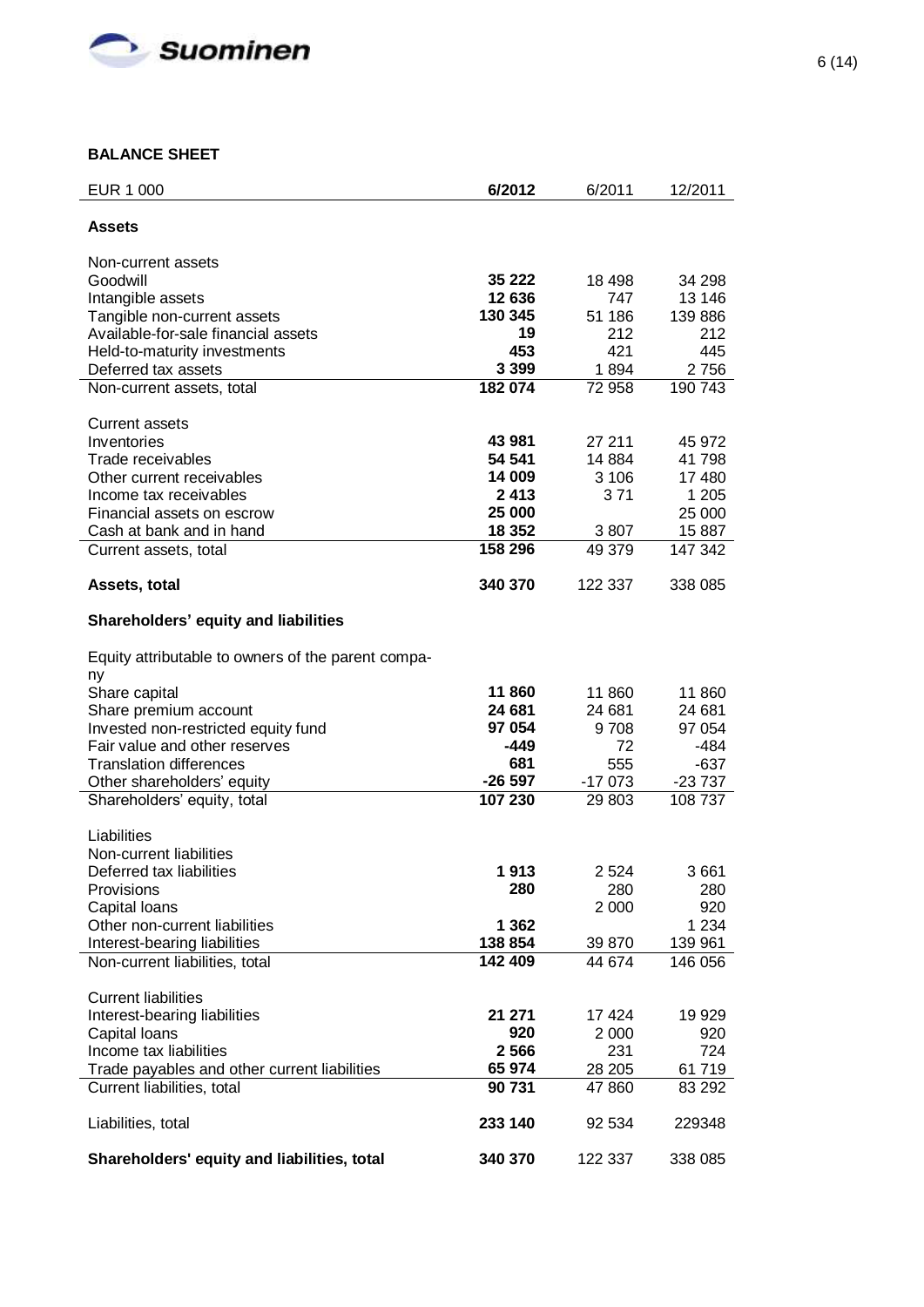

# **STATEMENT OF INCOME**

| EUR 1 000                                   | 4-6/2012           | 4-6/2011 | 1-6/2012  | 1-6/2011 | 1-12/2011 |
|---------------------------------------------|--------------------|----------|-----------|----------|-----------|
|                                             |                    |          |           |          |           |
| <b>Net sales</b>                            | 113 082            | 42 616   | 224 169   | 86 173   | 213 350   |
| Cost of goods sold                          | $-107788$          | $-40650$ | $-209871$ | $-82423$ | $-205507$ |
| <b>Gross profit</b>                         | $\overline{5}$ 294 | 1 966    | 14 298    | 3750     | 7843      |
| Other operating income                      | 2 5 24             | 851      | 4 9 8 0   | 1814     | 4 9 0 5   |
| Sales and marketing expenses                | $-1806$            | $-934$   | $-3665$   | $-1777$  | $-4050$   |
| Research and development                    | $-633$             | $-422$   | $-1344$   | $-924$   | $-1866$   |
| Administration expenses                     | $-5630$            | $-1441$  | $-111145$ | $-3279$  | $-8492$   |
| Other operating expenses                    | $-55$              | 20       | $-240$    | $-156$   | $-3168$   |
| <b>Operating profit</b>                     | $-306$             | 40       | 2884      | $-572$   | $-4829$   |
| Financial income and expenses               | $-2494$            | $-1457$  | $-5225$   | $-3004$  | $-5197$   |
| Profit before income taxes                  | $-2800$            | $-1417$  | $-2341$   | $-3576$  | $-100026$ |
| Income taxes                                | 155                | 289      | $-595$    | 713      | 494       |
| Profit/loss for the period                  | $-2645$            | $-1128$  | $-2936$   | $-2863$  | $-9531$   |
|                                             |                    |          |           |          |           |
| Earnings/share, EUR                         | $-0.01$            | $-0.02$  | $-0.01$   | $-0.06$  | $-0.11$   |
|                                             |                    |          |           |          |           |
| <b>STATEMENT OF COMPREHENSIVE INCOME</b>    |                    |          |           |          |           |
| EUR 1 000                                   | 4-6/2012           | 4-6/2011 | 1-6/2012  | 1-6/2011 | 1-12/2011 |
|                                             |                    |          |           |          |           |
| Profit/loss for the period                  | $-2645$            | $-1128$  | $-2936$   | $-2863$  | $-9531$   |
| Other comprehensive income                  |                    |          |           |          |           |
| Currency translation differences on foreign |                    |          |           |          |           |
| operations                                  | 685                | 20       | 410       | 54       | $-1594$   |
| Fair value changes of cash flow hedges      | $-16$              | $-425$   | 47        | $-962$   | $-1731$   |
| Other reclassifications                     | 72                 | $-3$     | 69        | $-12$    | $-20$     |
|                                             | 616                | 105      | 896       | 236      | 906       |
| Income tax on other comprehensive income    |                    |          |           |          | $-2440$   |
| Other comprehensive income, total           | $-13$              | $-303$   | 1 4 2 2   | $-684$   |           |
| Total comprehensive income for the peri-    |                    |          |           |          |           |
| od                                          | $-2658$            | $-1431$  | $-1514$   | $-3547$  | $-11972$  |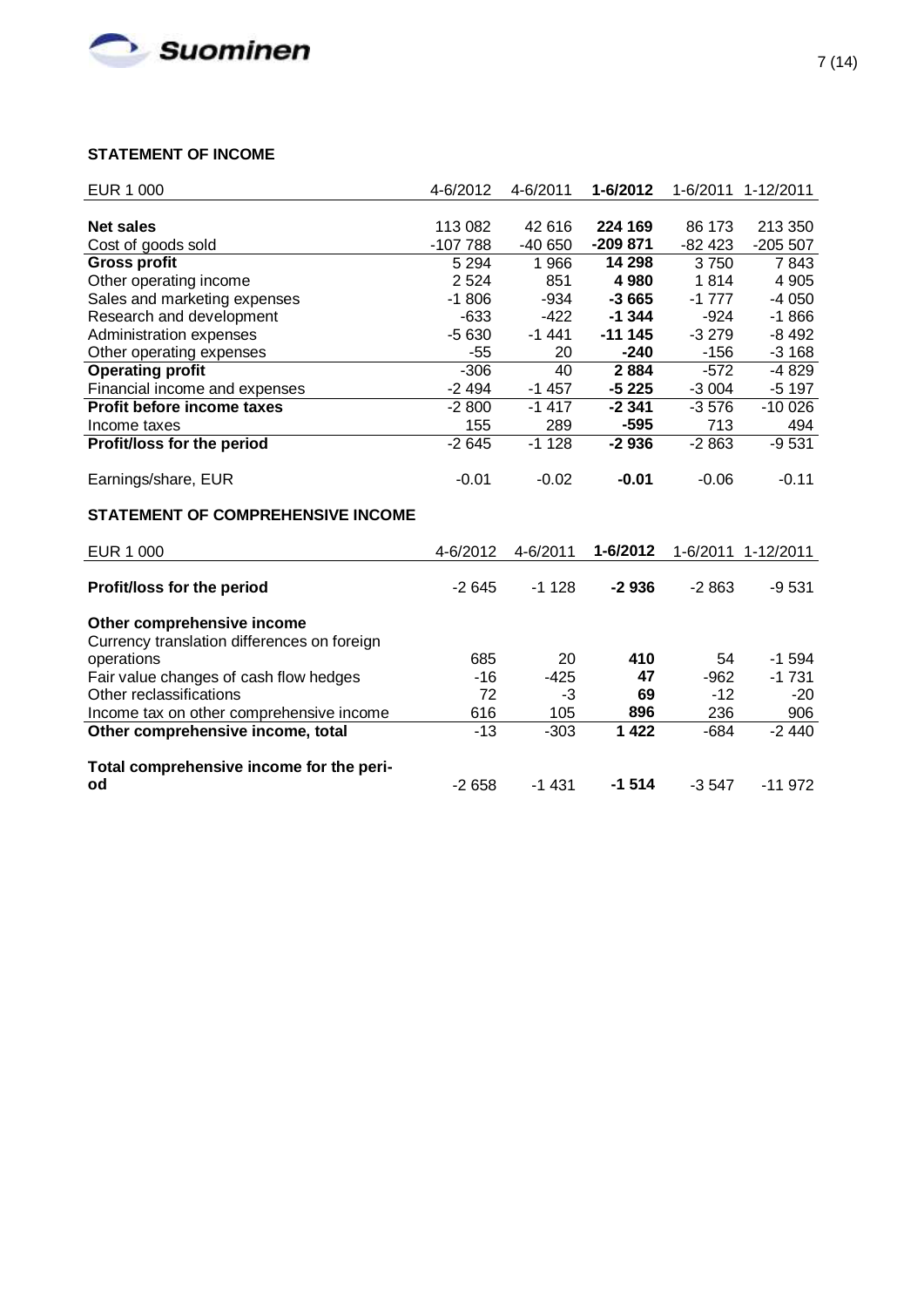

# **STATEMENT OF CHANGES IN SHAREHOLDERS' EQUITY**

- **a.** Share capital
- **b**. Share premium account
- **c**. Invested non-restricted equity fund
- **d**. Own shares
- **e.** Translation differences
- **f.** Fair value reserves
- **g.** Retained earnings
- **h.** Total

| EUR 1 000                                             | a.     | b.     | с.     | d.     | е.      | f.      | g.              | h.                      |
|-------------------------------------------------------|--------|--------|--------|--------|---------|---------|-----------------|-------------------------|
| Total equity on 1 Jan.<br>2012                        | 11 860 | 24 681 | 97 054 | $-43$  | $-637$  | -441    |                 | -23 737 108 737         |
| Profit/loss for the period<br>Other comprehensive     |        |        |        |        |         |         | $-2936$         | $-2936$                 |
| income<br>Share-based payments                        |        |        |        |        | 1 3 1 8 | 35      | 69<br>7         | 1 4 2 2<br>7            |
| Total equity 30 Jun.<br>2012                          | 11860  | 24 681 | 97 054 | $-43$  | 681     | $-405$  | -26 597 107 230 |                         |
| EUR 1 000                                             | a.     | b.     | c.     | d.     | е.      | f.      | g.              | h.                      |
| Total equity at 1 Jan.<br>2011                        | 11 860 | 24 681 | 9708   | $-163$ | 515     | 828     | $-14143$        | 33 286                  |
| Profit/loss for the period                            |        |        |        |        |         |         | $-2863$         | $-2863$                 |
| Other comprehensive<br>income<br>Share-based payments |        |        |        |        | 40      | $-712$  | $-12$<br>13     | $-684$<br>13            |
| Conveyance of own<br>shares                           |        |        |        | 120    |         |         | $-69$           | 51                      |
| Total equity at 30 Jun.<br>2011                       | 11 860 | 24 681 | 9708   | $-43$  | 555     | 116     | $-17074$        | 29 803                  |
| <b>EUR 1 000</b>                                      | a.     | b.     | c.     | d.     | е.      | f.      | g.              | h.                      |
| Total equity at 1 Jan.<br>2011                        | 11 860 | 24 681 | 9708   | $-163$ | 515     | 828     | $-14143$        | 33 286                  |
| Profit/loss for the period<br>Other comprehensive     |        |        |        |        |         |         | $-9531$         | $-9531$                 |
| income<br>Share-based payments<br>Share issue         |        |        | 87 346 |        | $-1152$ | $-1268$ | $-20$<br>26     | $-2440$<br>26<br>87 346 |
| Conveyance of own<br>shares                           |        |        |        | 120    |         |         | -69             | 51                      |
| Total equity at 31 Dec.<br>2011                       | 11 860 | 24 681 | 97 054 | $-43$  | $-637$  | -440    |                 | -23 738 108 737         |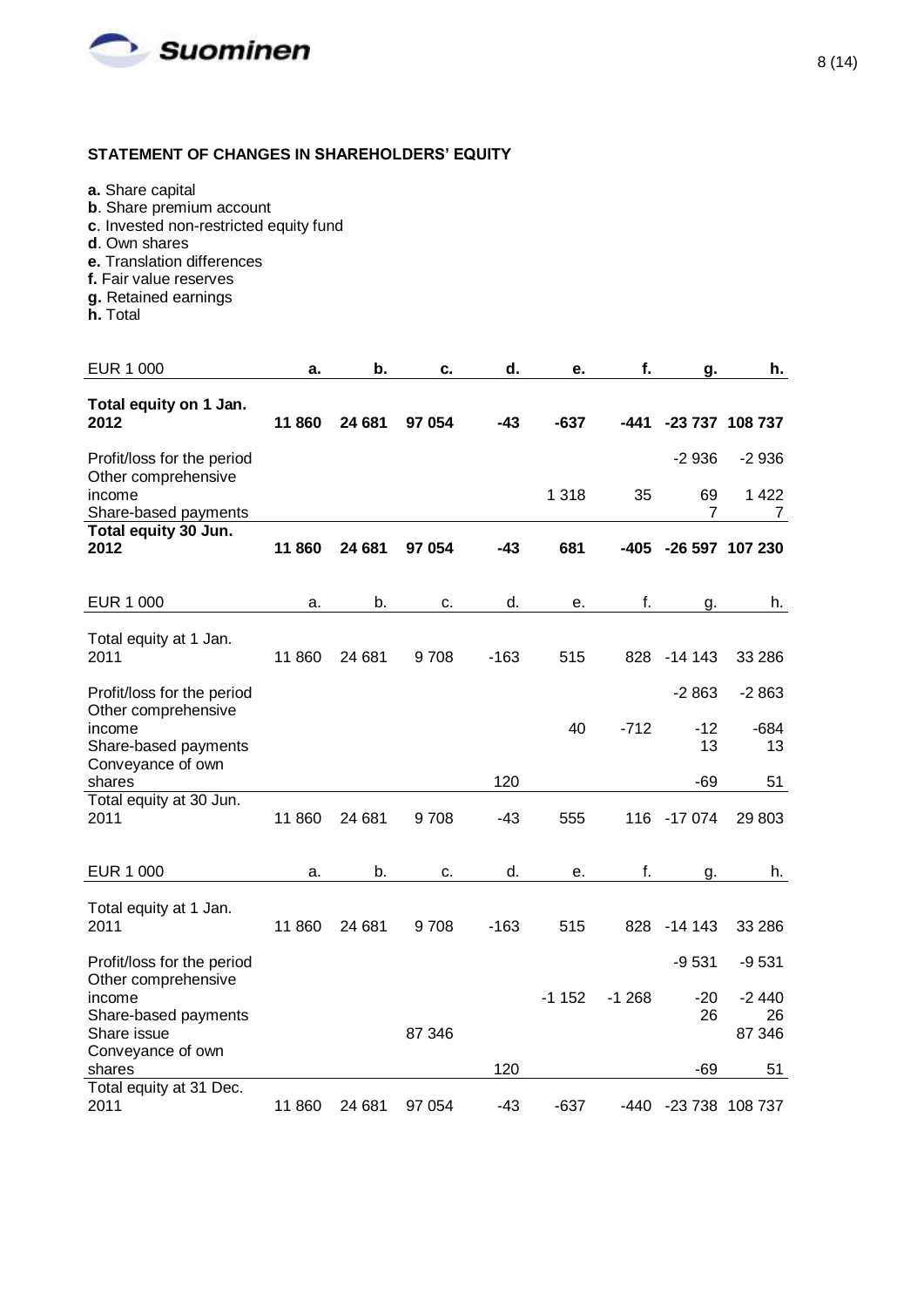

# **CASH FLOW STATEMENT**

| EUR 1 000                                     | 1-6/2012 | 1-6/2011 | 1-12/2011 |
|-----------------------------------------------|----------|----------|-----------|
|                                               |          |          |           |
| <b>Operations</b>                             |          |          |           |
| Operating profit                              | 2884     | $-572$   | -4829     |
| Total adjustments                             | 12 066   | 3868     | 9459      |
| Cash flow before change in working capital    | 14 951   | 3 2 9 6  | 4 6 3 0   |
| Change in working capital                     | $-3.399$ | 2 7 6 4  | 1 907     |
| Financial items                               | -4 679   | $-3240$  | $-9833$   |
| Taxes paid                                    | $-1432$  | -1       | 397       |
| Cash flow from operations                     | 5441     | 2819     | $-2898$   |
|                                               |          |          |           |
| <b>Investment payments</b>                    |          |          |           |
| Investments in tangible and intangible assets | $-1426$  | $-2501$  | $-4231$   |
| Investments in acquired business operations   |          |          | $-139810$ |
| Proceeds from disposal of fixed assets        |          |          |           |
| and other proceeds                            | 1868     | 190      | 1 6 2 8   |
| Cash flow from investing activities           | 441      | $-2311$  | $-142414$ |
|                                               |          |          |           |
| <b>Financing</b>                              |          |          |           |
| Non-current loans drawn                       |          | 2 7 6 5  | 148 250   |
| Repayments of non-current loans               | -2 467   | $-737$   | -48 563   |
| Repayments of capital loans                   | -920     | $-2000$  | -4 160    |
| Repurchase and conveyance of own shares       |          | 51       | 51        |
| Share issue                                   |          |          | 87 346    |
| Cash flow from financing                      | $-3387$  | 79       | 182 924   |
|                                               |          |          |           |
| Change in cash and cash equivalents *         | 2495     | 587      | 37 613    |

\* Includes also the change in restricted financial assets.

| <b>KEY FIGURES</b>                   | 4-6/2012 | 4-6/2011 | 1-6/2012 | 1-6/2011 | 1-12/2011 |
|--------------------------------------|----------|----------|----------|----------|-----------|
|                                      |          |          |          |          |           |
| Net sales, change, % *               | 165.4    | $-3.5$   | 160.1    | 1.7      | 23.0      |
| Gross profit, % **                   | 4.7      | 4.6      | 6.4      | 4.4      | 3.7       |
| Operating profit, % **               | $-0.3$   | 0.1      | 1.3      | $-0.7$   | $-2.3$    |
| Financial income and expenses, % **  | $-2.2$   | $-3.4$   | $-2.3$   | $-3.5$   | $-2.4$    |
| Profit before income taxes, %**      | $-2.5$   | $-3.3$   | $-1.0$   | $-4.1$   | $-4.7$    |
| Profit for the period, % **          | $-2.3$   | $-2.6$   | $-1.3$   | $-3.3$   | $-4.5$    |
| Earnings/share, EUR                  | $-0.01$  | $-0.02$  | $-0.01$  | $-0.06$  | $-0.11$   |
| Equity/share, EUR                    |          |          | 0.44     | 0.63     | 0.44      |
| Cash flow from operations/share, EUR |          |          | 0.02     | 0.06     | $-0.03$   |
| Return on equity (ROE), %            |          |          | $-5.4$   | -18.2    | $-20.9$   |
| Return on invested capital (ROI), %  |          |          | 2.1      | $-1.3$   | $-3.7$    |
| Equity ratio, %                      |          |          | 31.5     | 24.8     | 32.2      |
| Gearing, %                           |          |          | 109.8    | 192.9    | 111.0     |
| Gross investments, EUR 1 000         |          |          | 1 206    | 2 3 7 7  | 3 9 64    |
| Depreciation, EUR 1 000              |          |          | 9844     | 4 0 1 3  | 9835      |
| Impairment losses, EUR 1 000         |          |          | 2700     |          |           |

\* Compared with the corresponding period of the previous year.

\*\* As of net sales.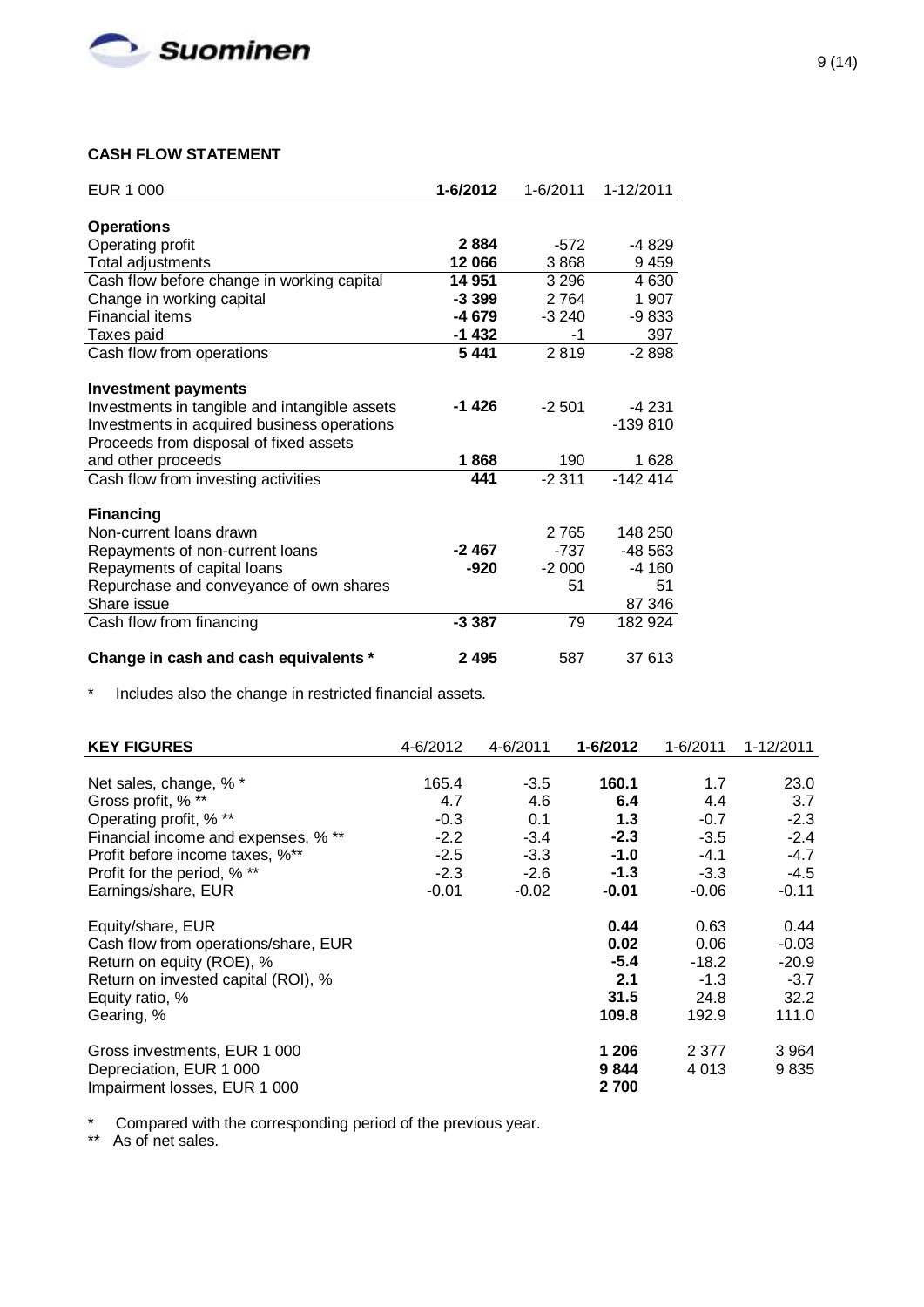

# **SEGMENT REPORTING**

# **Wiping**

| <b>EUR 1 000</b>                          | 1-6/2012          | 1-6/2011      | Change%   | 1-12/2011       |
|-------------------------------------------|-------------------|---------------|-----------|-----------------|
|                                           |                   |               |           |                 |
| Net sales                                 | 25 396            | 27 571        | $-7.9$    | 55 623          |
| - Codi Wipes<br>- Nonwovens               | 175 067           | 28 560        | 513.0     | 99 182          |
| - eliminations                            | $-2508$           | $-3042$       | $-17.6$   | $-5431$         |
| Total                                     | 197 955           | 53 090        | 272.9     | 149 374         |
|                                           |                   |               |           |                 |
| Operating profit before impairment losses | 7625              | $-238$        |           | $-3072$         |
| % of net sales                            | 3.9               | $-0.4$        |           | $-2.1$          |
| Operating profit                          | 4925              | $-238$        |           | $-3072$         |
| % of net sales                            | 2.5               | $-0.4$        |           | $-2.1$          |
|                                           |                   |               |           |                 |
| Assets                                    | 259 761           | 73 898        |           | 242 028         |
| Liabilities                               | 57 610<br>202 152 | 17809         |           | 49 616          |
| Net assets<br>Investments                 | 916               | 56 089<br>886 |           | 192 412<br>1910 |
| Depreciation                              | 7701              | 2 4 4 0       |           | 6524            |
| Average personnel                         | 751               | 341           |           | 418             |
| Impairment losses                         | 2700              |               |           |                 |
|                                           |                   |               |           |                 |
| <b>Flexibles</b>                          |                   |               |           |                 |
| EUR 1 000                                 | 1-6/2012          | 1-6/2011      | Change%   | 1-12/2011       |
|                                           |                   |               |           |                 |
| Net sales                                 | 26 671            | 33 580        | $-20.6$   | 64 848          |
|                                           |                   |               |           |                 |
| Operating profit                          | -908              | -47           |           | -69             |
| % of net sales                            | $-3.4$            | $-0.1$        |           | $-0.1$          |
| Assets                                    | 39 4 96           | 46 496        |           | 44 372          |
| Liabilities                               | 9718              | 11 4 29       |           | 11 175          |
| Net assets                                | 29 778            | 35 067        |           | 33 197          |
| Investments                               | 193               | 1417          |           | 1851            |
| Depreciation                              | 1462              | 1 556         |           | 3 0 4 9         |
| Average personnel                         | 456               | 494           |           | 479             |
|                                           |                   |               |           |                 |
| <b>Non-allocated items</b>                |                   |               |           |                 |
| <b>EUR 1 000</b>                          | 1-6/2012          | 1-6/2011      | 1-12/2011 |                 |
|                                           |                   |               |           |                 |
| Net sales                                 | $-457$            | $-496$        | -873      |                 |
| Operating profit                          | $-1132$           | $-287$        | $-1688$   |                 |
| Assets                                    | 41 113            | 1943          | 51 685    |                 |
|                                           | 165 812           | 63 296        | 168 557   |                 |
| Liabilities                               | 97                |               |           |                 |
| Investments                               |                   | 73            | 203       |                 |
| Depreciation                              | 681               | 18            | 262       |                 |
| Average personnel                         | 9                 | 11            | 10        |                 |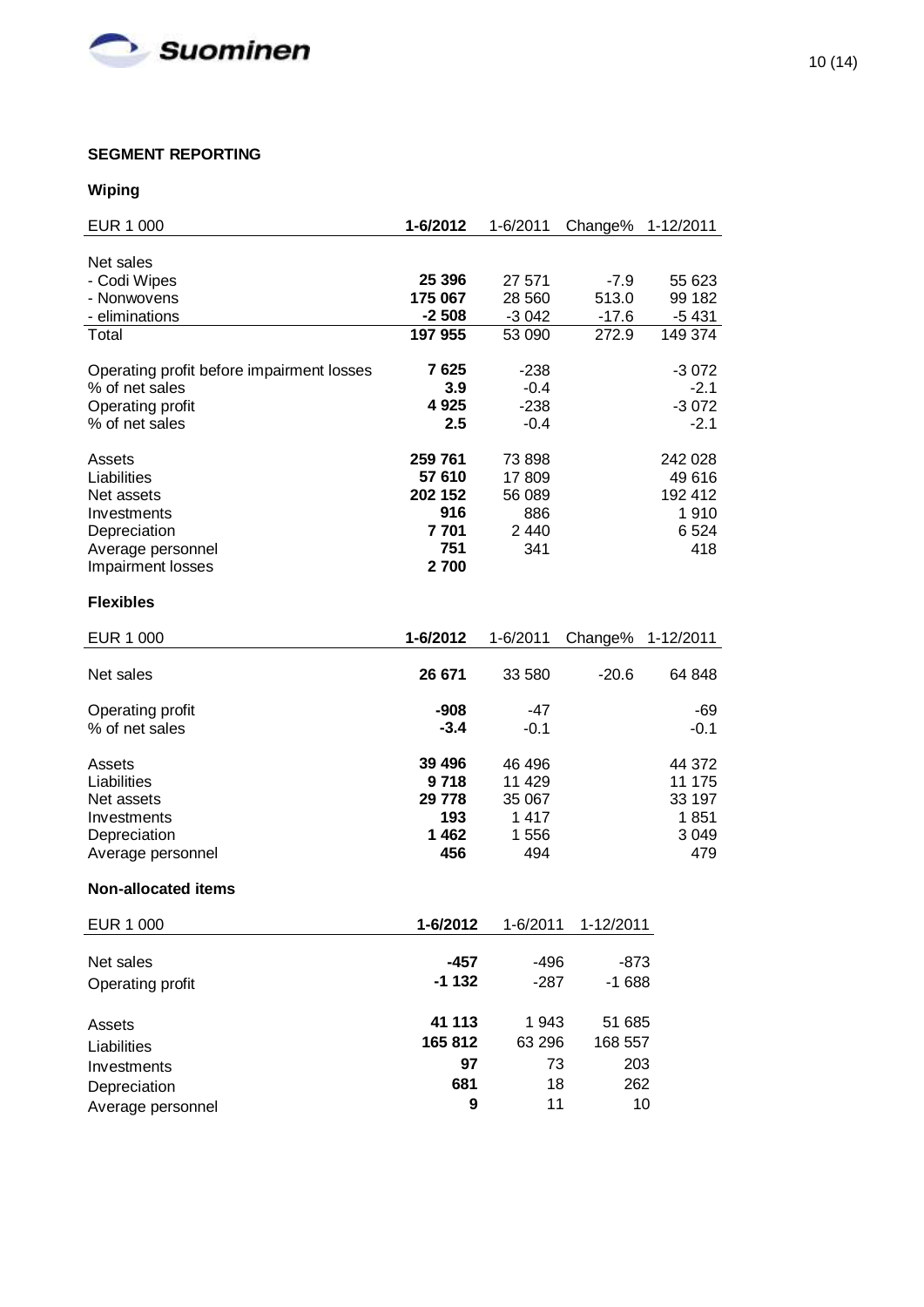

## **NET SALES BY MARKET AREA**

| <b>EUR 1000</b>              |                 | 1-6/2012 | 1-6/2011 | 1-12/2011 |                  |
|------------------------------|-----------------|----------|----------|-----------|------------------|
|                              |                 |          |          |           |                  |
| Finland                      |                 | 11 922   | 13 660   | 27 547    |                  |
| Europe, other                |                 | 102 255  | 65 550   | 141 622   |                  |
| North and South America      |                 | 103 631  | 5948     | 41 665    |                  |
| Other countries              |                 | 6 3 6 1  | 1 0 1 5  |           | 2515             |
| Net sales, total             |                 | 224 169  | 86 173   | 213 350   |                  |
| <b>QUARTERLY FIGURES</b>     |                 |          |          |           |                  |
| EUR 1 000                    | <b>III/2011</b> | IV/2011  | I/2011   | II/2012   | III/2011-II/2012 |
| <b>Net sales</b>             |                 |          |          |           |                  |
| Wiping                       |                 |          |          |           |                  |
| - Codi Wipes                 | 14 936          | 13 116   | 13 118   | 12 278    | 53 447           |
| - Nonwovens                  | 12 189          | 58 433   | 85 673   | 89 394    | 245 689          |
| - eliminations               | $-778$          | $-1611$  | $-1333$  | $-1175$   | -4 897           |
| Total                        | 26 347          | 69 937   | 97 458   | 100 496   | 294 239          |
| Flexibles                    | 16 210          | 15 059   | 13 906   | 12766     | 57 940           |
| Non-allocated items          | $-227$          | $-149$   | $-278$   | $-180$    | 34               |
| Net sales, total             | 42 330          | 84 847   | 111 087  | 113 082   | 351 346          |
| <b>Operating profit</b>      |                 |          |          |           |                  |
| Wiping                       | $-1674$         | $-260$   | 3751     | 3874      | 5691             |
| % of net sales               | $-6.4$          | $-0.4$   | 3.8      | 3.9       | 1.9              |
| Flexibles                    | 340             | $-69$    | $-576$   | $-816$    | $-1121$          |
| % of net sales               | 2.1             | $-0.5$   | $-4.1$   | $-6.4$    | $-1.9$           |
| Non-allocated items          | $-72$           | 672      | $-468$   | $-664$    | $-532$           |
| Operating profit before non- |                 |          |          |           |                  |
| recurring costs              | $-1406$         | 344      | 2707     | 2 3 9 4   | 4 0 38           |
| % of net sales               | $-3.3$          | $-0.4$   | 2.4      | 2.1       | 1.1              |
| Non-recurring items          | $-492$          | $-2702$  | 484      | $-2700$   | $-5410$          |
| Operating profit, total      | $-1899$         | $-2359$  | 3190     | $-306$    | $-1373$          |
| % of net sales               | $-4.4$          | $-2.8$   | 2.9      | $-0.3$    | $-0.4$           |
| Net financial expenses       | $-1255$         | $-938$   | $-2731$  | $-2494$   | $-7418$          |
| Profit before income taxes   | $-3153$         | $-3297$  | 459      | $-2800$   | $-8791$          |

### **TAXES FOR THE PERIOD UNDER REVIEW**

Income tax expense is calculated on the basis of taxable results and income tax rates by country.

# **INFORMATION ON RELATED PARTIES**

Suominen has related party relationships with the members of the Board of Directors, and the members of the Corporate Executive Team, and Ahlstrom Corporation. The company has no investments in associated companies. Salaries paid to the related parties amounted to EUR 772 thousand, obligatory pension payments EUR 55 thousand and share-based payments EUR 7 thousand.

#### **Other related-party transactions**

| EUR 1 000                       | $1 - 6/2012$ | $1 - 6/2011$ | 1-12/2011 |
|---------------------------------|--------------|--------------|-----------|
| Sales of goods and services     | 10 280       |              | 1 402     |
| Purchases of goods and services | 23 968       |              | 1517      |
| Trade and other receivables     | 1680         |              | 5 337     |
| Trade and other payables        | 2831         |              | 2 370     |

Other related-party transactions are transactions with Ahlstrom.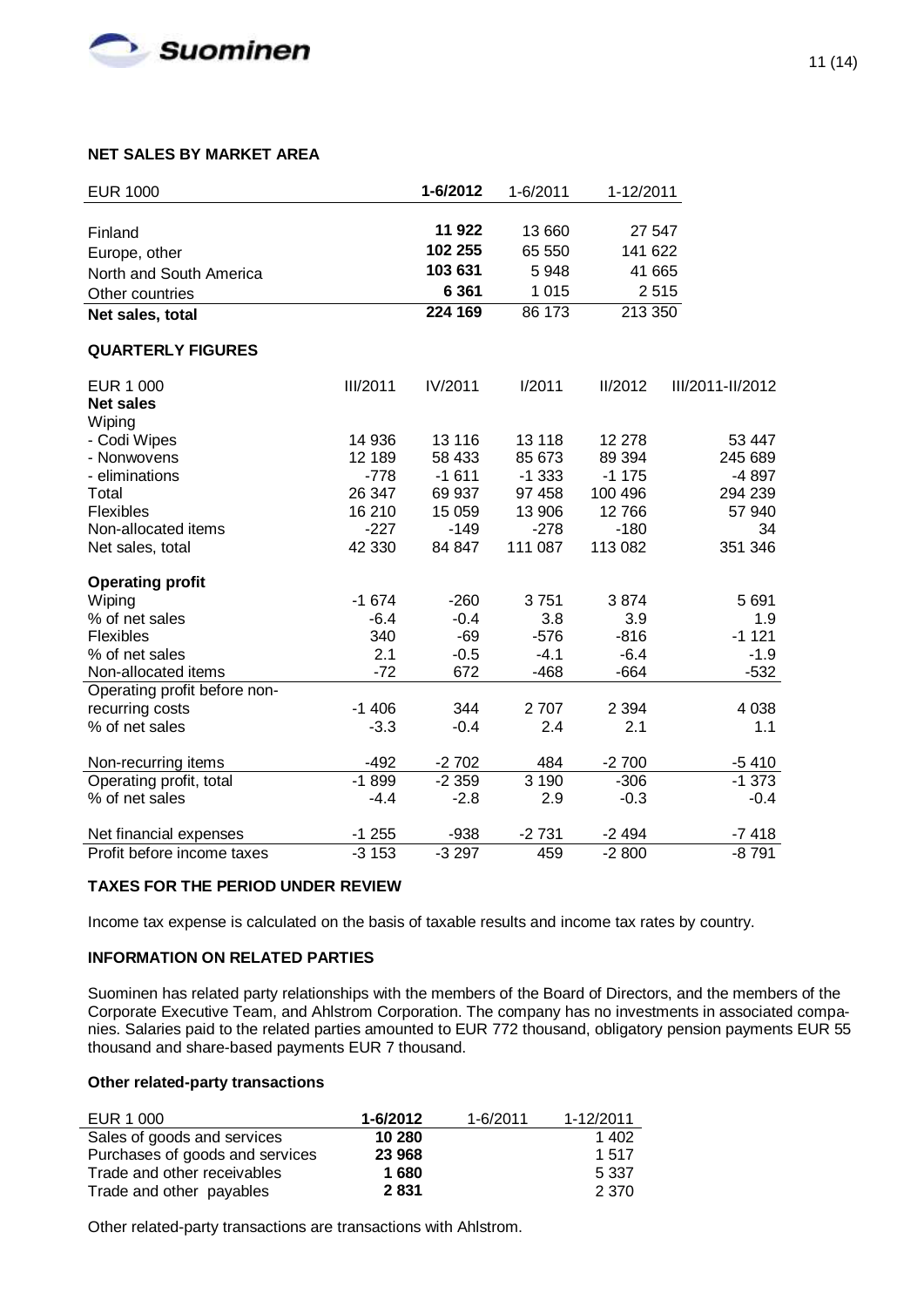

# **MOVEMENTS IN BORROWINGS**

| EUR 1 000                                              | 1-6/2012 | 1-6/2011 |
|--------------------------------------------------------|----------|----------|
|                                                        |          |          |
| Total borrowings on 1 January                          | 161 730  | 61 282   |
|                                                        |          |          |
| Current loans from financial institutions on 1 January | 19 929   | 17 000   |
| Change in current loans from financial institutions    | 1 342    | -564     |
| Current loans from financial institutions on 30 June   | 21 271   | 16 436   |
|                                                        |          |          |
| Commercial papers on 1 January                         |          | 988      |
| Change in commercial papers                            |          |          |
| Commercial papers on 30 June                           |          | 988      |
|                                                        |          |          |
| Non-current loans on 1 January                         | 139 961  | 37 294   |
| Change in non-current loans                            | -1 107   | 2576     |
| Non-current loans on 30 June                           | 138 854  | 39 870   |
|                                                        |          |          |
| Capital loans on 1 January                             | 1840     | 6 000    |
| Change in capital loans                                | -920     | $-2000$  |
| Capital loans on 30 June                               | 920      | 4 0 0 0  |
|                                                        |          |          |
| Total borrowings on 30 June                            | 161 045  | 61 294   |

# **CHANGES IN FIXED ASSETS**

|                                  |                 | 1-6/2012   | 1-6/2011 |            |          | 1-12/2011  |
|----------------------------------|-----------------|------------|----------|------------|----------|------------|
| EUR 1 000                        | <b>Tangible</b> | Intangible | Tangible | Intangible | Tangible | Intangible |
| Carrying value at the beginning  |                 |            |          |            |          |            |
| of the period                    | 139886          | 13 146     | 53 873   | 776        | 53 873   | 776        |
| <b>Business combinations</b>     |                 |            |          |            | 89 124   | 12 5 84    |
| Investments                      | 1 1 4 3         | 64         | 2 2 3 2  | 78         | 3678     | 220        |
| Decreases                        | $-1401$         |            | -967     |            | $-1226$  |            |
| Depreciation                     | -11 779         | -767       | $-3907$  | $-106$     | $-9.399$ | -436       |
| Translation differences and oth- |                 |            |          |            |          |            |
| er changes                       | 2 4 9 6         | 194        | -45      |            | 3836     |            |
| Carrying value at the end of the |                 |            |          |            |          |            |
| period                           | 130 345         | 12 636     | 51 186   | 747        | 139886   | 13 146     |

# **CONTINGENT LIABILITIES**

| EUR 1 000                                 | 1-6/2012 | 1-6/2011 | 12/2011 |
|-------------------------------------------|----------|----------|---------|
| For own debt                              |          |          |         |
| Secured loans                             | 157409   | 56 435   | 158 264 |
| Nominal values of pledges                 |          |          |         |
| Real estate mortgages                     | 23 019   | 26 045   | 22 914  |
| Floating charges                          | 215 299  | 50 000   | 211 515 |
| Pledged subsidiary shares and loans       | 216 274  | 82 982   | 213 554 |
| Other own commitments                     |          |          |         |
| Operating leases, real estates            | 28 743   | 11 902   | 29 532  |
| Operating leases, machinery and equipment | 2 5 2 3  | 5462     | 3482    |
| <b>Guarantee commitments</b>              | 1 231    | 1894     | 1432    |